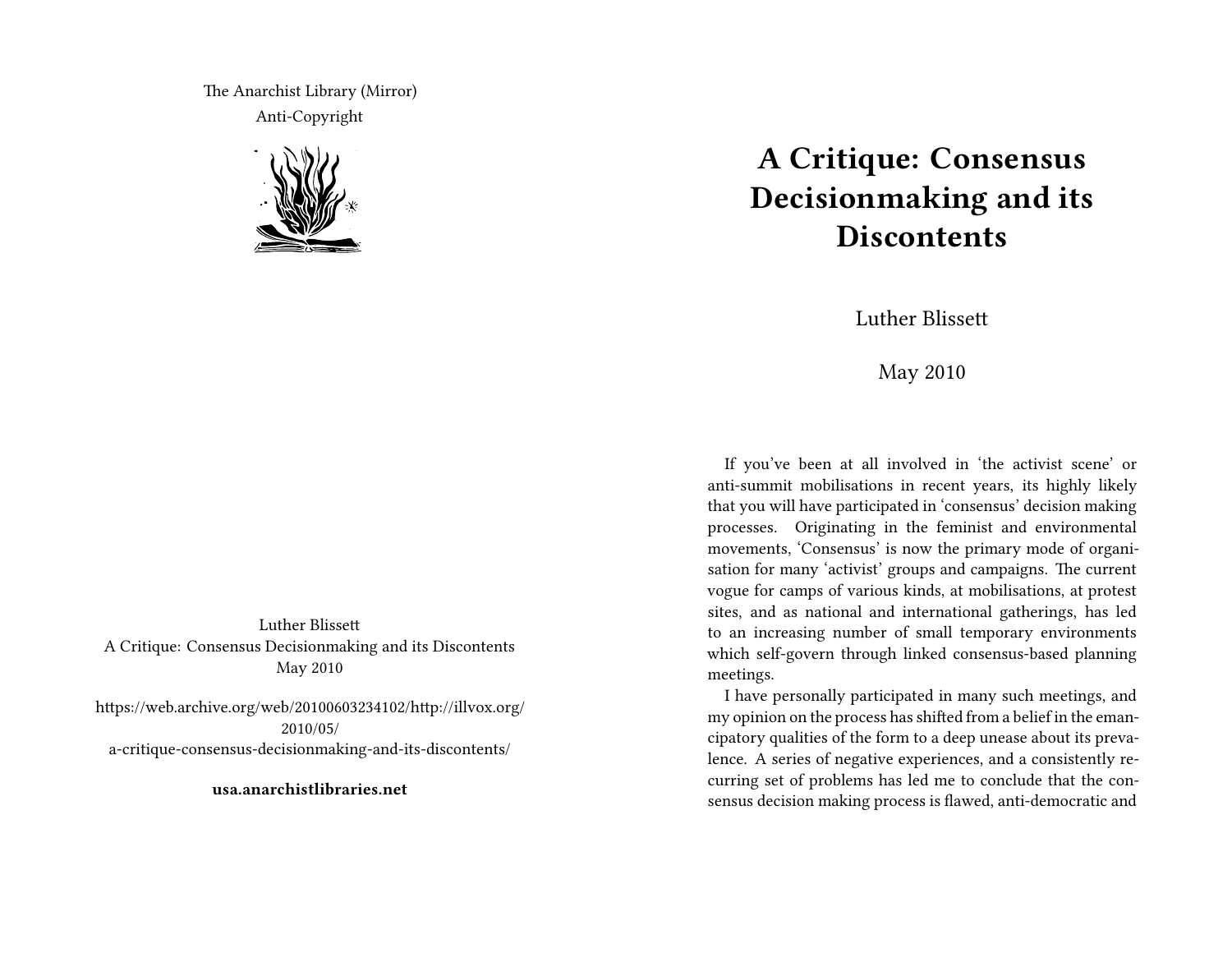potentially hierarchical. As a libertarian communist, my interest is in seeking a form of self-organisation which negates the possibility of power being entrenched in minorities, and leads to the full participation of all. Consensus decision making is not this form.

The key experience which broke my belief in the model was at the No Borders Camp, held near Crawley in September 2007. The aim was to gather together the various No Borders groups working in cities throughout the UK, and to protest against the new immigration centre being built at Gatwick airport, which would detain over 400 people, including children. However, thanks to police harassment of local farmers, along with other factors, the camp ended up near the village of Balcombe, at a spot in the middle of the countryside a good distance from anything of relevance.

The camp was organised through twice-daily general meetings, run, like the local groups, along consensus lines. Although i had to leave the camp before it reached its full size, I participated in large meetings, many with well over a hundred participants. During the course of these meetings, certain questionable dynamics became increasingly apparent. The turning point, however, came on my third day. The land was being rented to the camp by a local farmer, who seemed quite politically indifferent but who to his credit wasn't phased by police intimidation tactics. One of his conditions for the use of his field was that there would be no dogs permitted on site. However, during the course of the day, several New Age Travellers turned up who lived in their vehicles with their dogs. Those at the gate remonstrated with them, but eventually let them in with their animals, not wanting to turn them away.

The issue was the main topic of discussion for an extremely long meeting held that evening in the main circus tent. The aforementioned unhealthy dynamic was the fact that the organisers of the camp tended to dominate the meetings, consti-

Having said all this, there are examples where consensus can work, for instance in small groups (10 or under) or people who know, trust and respect each other. In many cases this happens anyway and doesn't need to be fetishised – where we're deciding to drink, for instance. But it is totally inadequate for largescale decisions on important issues, or in situations where we want to preclude the development of elites and to establish the emancipation of all participants. A voting procedure with full debate and an elected and recallable chair is much more preferable.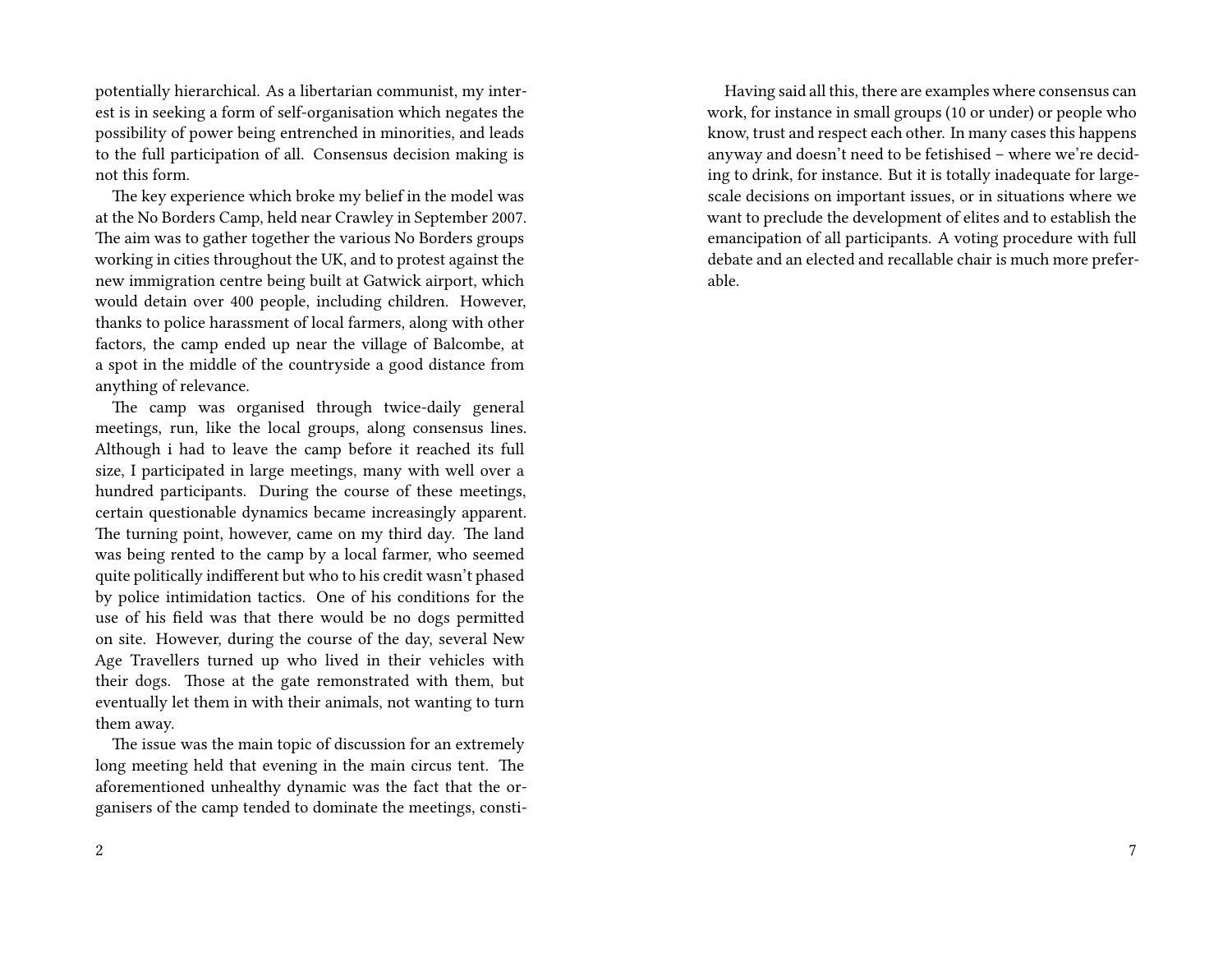if they are clearly favouring one position or certain individuals in the discussion. This does not stop them from supporting and being supported by the dominant position, but it certainly prevents them from indulging or favouring intransigent minorities.

Therefore what I propose is a procedure in which discussion and debate around proposals is followed by a vote, with influential positions being delegated and recallable. The majority required is obviously up to groups, though two-thirds seems a reasonable number to this author.

Anarchists and other libertarian socialists who choose to invest time in 'activism' often defend the consensus decision making process as one fit for a horizontal society based on the socialisation of production and democratic control of the economy by workers. This is based on a flawed belief that this makes it more difficult for minority groups to manipulate proceedings. However, experience of consensus processes at the anti-G8 mobilisations in Heiligendamm, Germany, and other campaigns has demonstrated to me the ease with which recuperative forces such as statist-socialists, liberals, and reformist greens can undermine militant action, pushing conclusions towards their party lines through appeals to the lowest common denominator. But if we turn to the historical record of workers' self-organisation in syndicates, workers' councils and assemblies then we see the prevalence of the voting form. From the Soviets to the Spanish Collectives to the Argentinian factory occupations, we see votes being taken. Voting in no way precludes infiltration and recuperation, but it certainly prevents militant action supported by a majority from being watered down or diverted by a minority. The consensus decision making form is alien to the workers' movement. This is not to attack the movements from which it emerged – for a feminist critique of consensus decision making see The Tyranny of Structurelessness by Jo Freeman.

tuting an unofficial core group, a de facto elite who knew each other and who usually knew the facilitator who volunteered his or herself at the beginning of the session. They formed one side, pitched against the three or four travellers.

Clearly, it would be impossible for consensus to be achieved. As I perceived it the majority of the participants were keen not to be kicked off the land, and wanted the dogs out. Obviously, the dog-owners wanted to stay. This led to a majority of around at least ten-to-one wanting the dogs banned (which were the rules anyway), with the travellers putting up the fairly weak argument that them having to follow any such rules was inherently authoritarian and against the ethos of internationalism. Complete deadlock ensued, with endless circular arguments between a few loud individuals, making up maybe 5% of the people there. At one point I made the suggestion that a general measure of opinion be taken, not a vote, but a show of hands to see what the general 'temperature' was, given that the vast majority of people were having no input into what is supposed to be an emancipating process. I was fairly forcefully put down by an older member of this unofficial core group, who claimed that I didn't understand consensus decision making and that such procedures create majorities and minorities of opinion, despite the obvious fact that such divisions were already evident. The facilitator, knowing this guy and not me, moved the discussion away from this suggestion and it carried on in the same fruitless way until after I had to leave to do watch duty.

I was informed afterwards that the "consensus" agreed on was that the dogs and travellers wouldn't be asked to leave, that they wouldn't have to keep the dogs inside their vehicles, but that they'd have to have to keep them "discreet". Here the consensus decision making process failed miserably to deliver its stated benefits. Rather than emancipating all participants, the majority were excluded and wearied by the intransigence of a minority. Rather than bringing about an equitable solution,